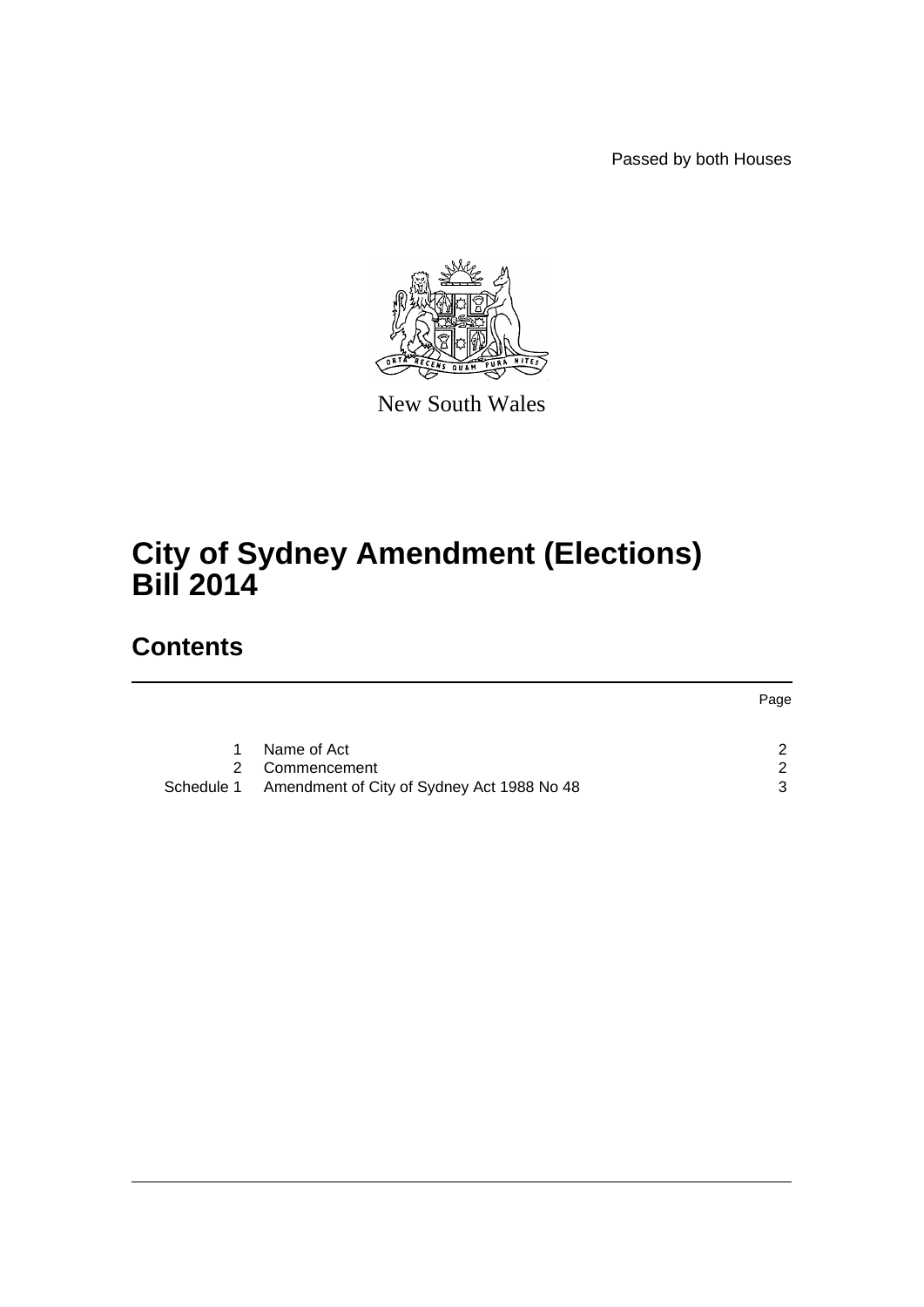*I certify that this PUBLIC BILL, which originated in the LEGISLATIVE COUNCIL, has finally passed the LEGISLATIVE COUNCIL and the LEGISLATIVE ASSEMBLY of NEW SOUTH WALES.*

*Legislative Council 2014* *Clerk of the Parliaments*



New South Wales

# **City of Sydney Amendment (Elections) Bill 2014**

Act No , 2014

An Act to amend the *City of Sydney Act 1988* to make further provision in relation to elections for the Council of the City of Sydney; and for other purposes.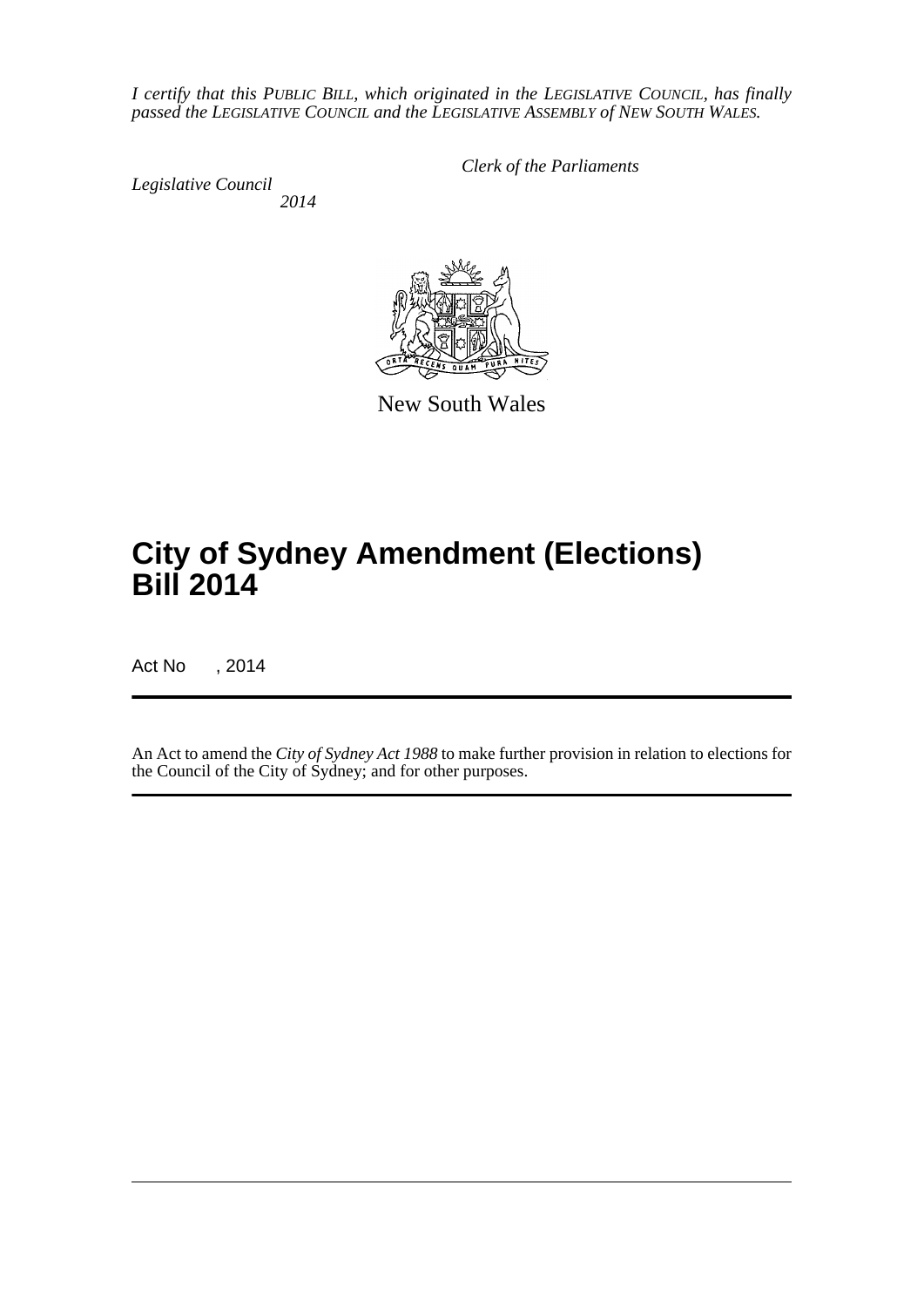## <span id="page-2-0"></span>**The Legislature of New South Wales enacts:**

#### **1 Name of Act**

This Act is the *City of Sydney Amendment (Elections) Act 2014*.

#### <span id="page-2-1"></span>**2 Commencement**

This Act commences on a day or days to be appointed by proclamation.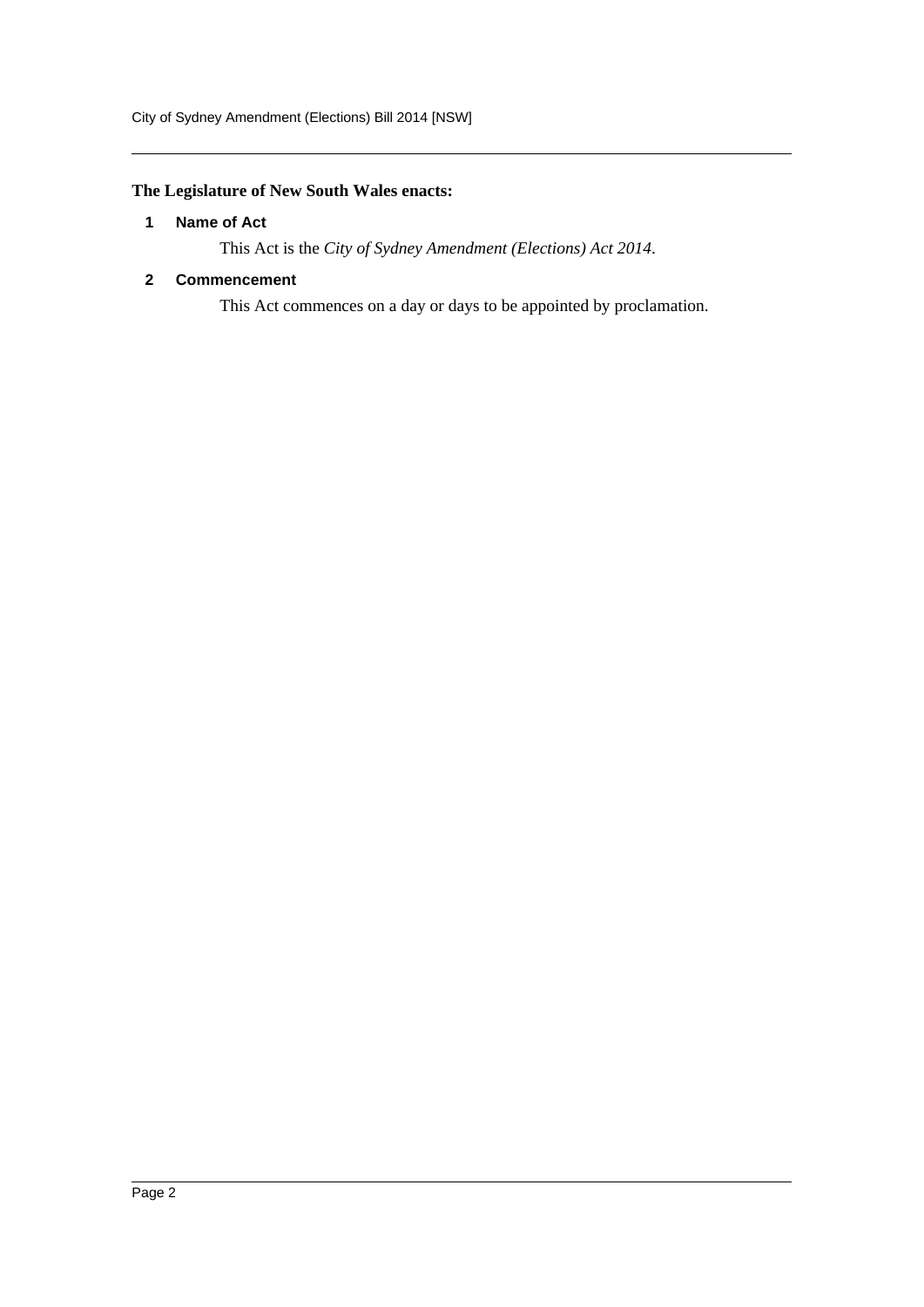## **Schedule 1 Amendment of City of Sydney Act 1988 No 48**

#### **[1] Section 4 Definitions**

Insert in alphabetical order in section 4 (1):

*general manager* means the general manager of the City Council.

#### **[2] Section 14 Definitions**

Insert ", subject to subsections  $(1AA)$ ,  $(3)$  and  $(4)$ " after "means" in section 14  $(1)$  (a).

#### **[3] Section 14 (1) (b) and (c)**

Omit "\$5,000" wherever occurring. Insert instead "\$4,000".

### **[4] Section 14 (1) (e)**

Omit the paragraph. Insert instead:

(e) *rateable land* includes all land in the City of Sydney on which any rate is leviable or levied under the Principal Act, but does not include a utility lot within the meaning of the *Strata Schemes Management Act 1996*,

**Note.** *Utility lot* is defined in the *Strata Schemes Management Act 1996* to be a lot designed to be used primarily for storage or accommodation of boats, motor vehicles or goods and not for human occupation as a residence, office, shop or the like.

### **[5] Section 14 (1) (f) (i)**

Omit "the claim for enrolment". Insert instead "that determination".

#### **[6] Section 14 (1AA)–(3A)**

Omit section 14 (1A)–(3). Insert instead:

- (1AA) If the joint owners of any rateable land under subsection (1) (a) consist of 3 or more natural persons, only 2 of those natural persons may be owners of the rateable land for the purposes of this Division.
	- (1A) If the joint ratepaying lessees of any rateable land under subsection (1) (b) consist of 3 or more natural persons, only 2 of those natural persons may be ratepaying lessees of the rateable land for the purposes of this Division.
		- (2) If the joint occupiers of any rateable land under subsection (1) (c) consist of 3 or more natural persons, only 2 of those natural persons may be occupiers of the rateable land for the purposes of this Division.
		- (3) If, because of the operation of subsection (1AA), (1A) or (2), only 2 natural persons from among a number of joint owners, joint ratepaying lessees or joint occupiers may be owners, ratepaying lessees or occupiers for the purposes of this Division, those 2 natural persons are to be determined as follows:
			- (a) in accordance with a written nomination signed by the majority of those joint owners, joint ratepaying lessees or joint occupiers submitted to the general manager before the nomination cut-off date for an election, or **Note.** See section 16B for further provisions regarding these nominations.
			- (b) if no such nomination is made, 2 natural persons determined by the general manager having regard to the alphabetical order of the names of the joint owners, joint lessees or joint occupiers (considering surname first, then given names) or on such other basis as the general manager considers appropriate in the circumstances of the case.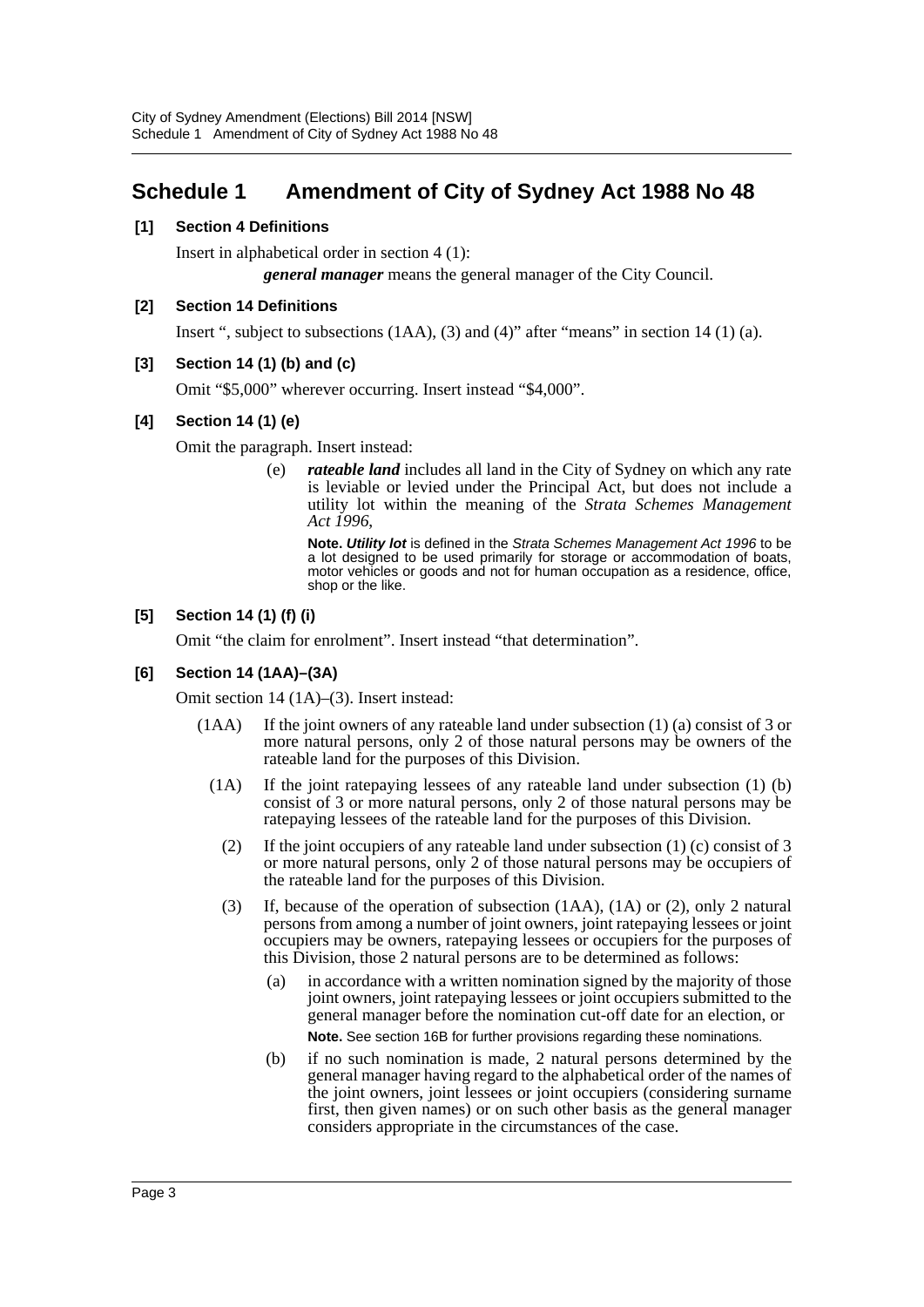(3A) If the joint owners, ratepaying lessees or occupiers of rateable land (within the meaning of subsection (1)) consist of corporations or a combination of natural persons and corporations (of at least one natural person and one corporation), section 16AA (2) applies and has effect despite anything to the contrary in this section.

### **[7] Section 14 (4)**

Omit section 14 (4). Insert instead:

- (4) Despite subsection (1), a person is not an owner, ratepaying lessee or occupier of rateable land for the purposes of this Division merely because the person owns, holds or occupies:
	- (a) a parcel of land designed, constructed or used solely or principally for the parking of no more than 2 motor vehicles, or
	- (b) a self-storage unit used for the storage of boats, motor vehicles or goods.

## **[8] Section 14 (6) and (7)**

Insert after section 14 (5):

- (6) Despite subsection (3) (b), if a person referred to in that paragraph is:
	- (a) otherwise entitled to be enrolled under this Act, or
	- (b) not entitled to vote at an election of members of the Legislative Assembly or an election of members of the Commonwealth House of Representatives,

that person is to be disregarded for the purposes of that paragraph.

(7) In this section, *nomination cut-off date*, for an election, means the date that is 28 days before the closing date for the election.

### **[9] Section 15 Right to be enrolled as an elector**

Omit "the person nominated" from section 15 (2).

Insert instead "a person nominated or taken to have been nominated".

### **[10] Section 16 Provisions relating to right to be enrolled as an elector**

Omit section  $16(1)$  and  $(5)$ .

### **[11] Section 16 (3)**

Omit "for the purposes of this section". Insert instead "for the purposes of this Division".

### **[12] Sections 16AA–16AC**

Insert after section 16:

#### **16AA Corporations**

- (1) If a corporation is the sole owner, ratepaying lessee or occupier of any rateable land, the corporation may submit a nomination in writing to the general manager of the names of 2 natural persons to be enrolled as electors instead of the corporation.
- (2) If the joint owners, ratepaying lessees or occupiers of any rateable land consist of corporations or a combination of natural persons and corporations (of at least one natural person and one corporation), the majority of the joint owners, ratepaying lessees or occupiers may submit a nomination in writing to the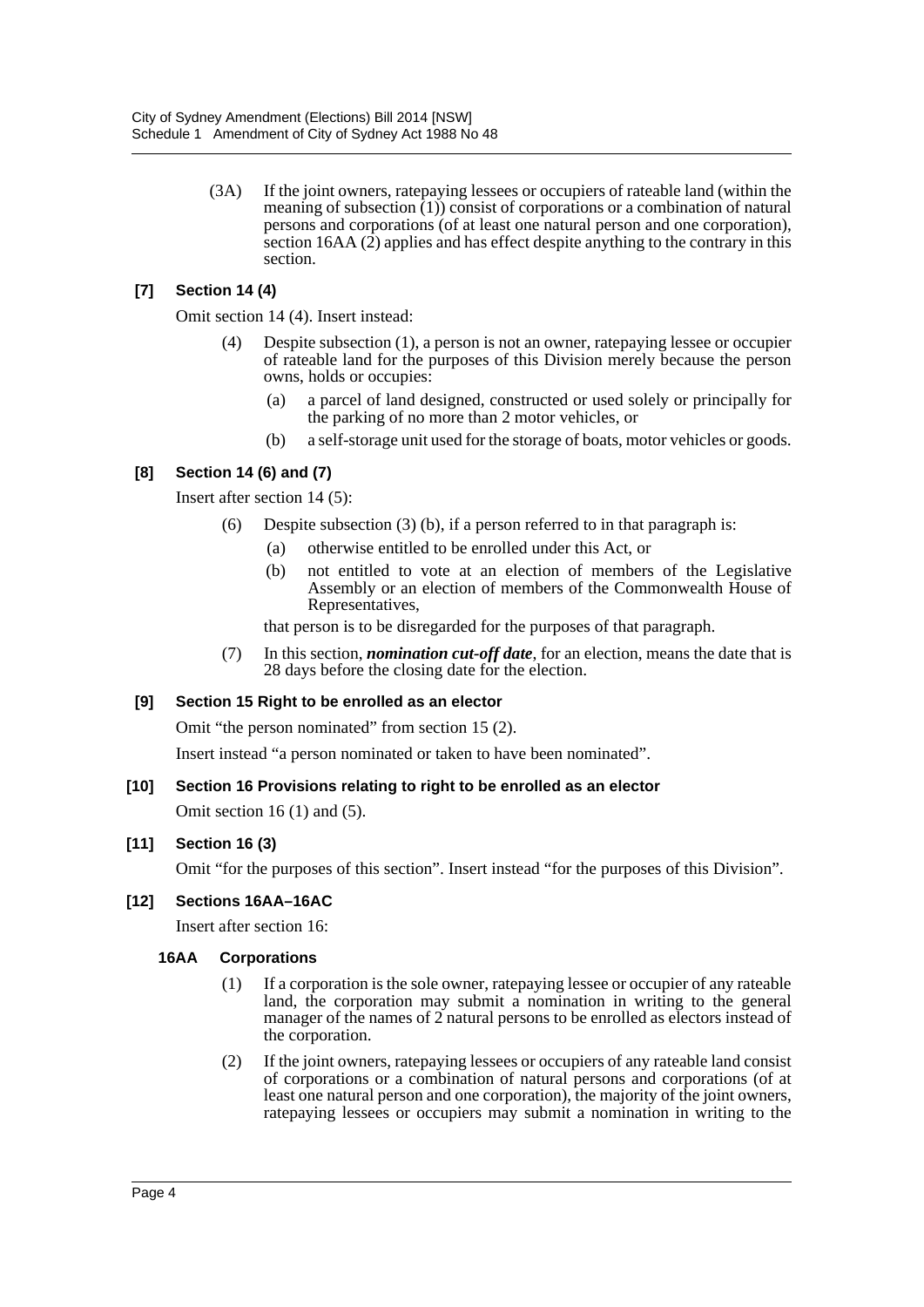general manager of the names of 2 natural persons to be enrolled as electors instead of the joint owners, ratepaying lessees or occupiers.

- (3) A corporation may make a nomination or be part of a majority of joint owners, ratepaying lessees or occupiers making a nomination under this section only once, regardless of how many parcels of rateable land it owns, leases or occupies or jointly owns, leases or occupies.
- (4) A natural person nominated under this section is entitled to be enrolled as an elector on the relevant roll.

#### **16AB Nominations of electors by corporations**

- (1) A person may not be nominated under section 16AA unless the person, at the time of the nomination:
	- (a) in relation to a nomination under section 16AA (1)—is a director or company secretary (however styled) of the corporation, and
	- (b) in relation to a nomination under section 16AA (2)—is a director or company secretary (however styled) of the corporation (or any of the corporations concerned) or is a joint owner, ratepaying lessee or occupier of the rateable land (as relevant), and
	- (c) has reached 18 years of age or will attain the age of 18 years on or before the date of the next ordinary election of councillors, and
	- (d) has consented in writing to be nominated, and
	- (e) is entitled to vote at an election of members of the Legislative Assembly or an election of members of the Commonwealth House of Representatives, and
	- (f) is not, for any other reason, already entitled to be enrolled as an elector for the City of Sydney.
- (2) A nomination under section 16AA is revoked if:
	- (a) the person nominated:
		- (i) in relation to a nomination under section 16AA (1)—ceases to be a director or company secretary of the corporation, or
		- (ii) in relation to a nomination under section 16AA (2)—ceases to be a director or company secretary of the corporation (or any of the corporations concerned) or a joint owner, ratepaying lessee or occupier of the rateable land (as relevant), or
		- (iii) dies, or
		- (iv) submits a notice of resignation to the general manager containing the details required by the regulations (if any), or
		- (v) for any other reason becomes entitled to be enrolled as an elector for the City of Sydney, or
	- (b) a notice of revocation is submitted by the corporation (or the majority of the joint owners, ratepaying lessees or occupiers concerned) to the general manager containing the details required by the regulations (if any), or
	- (c) the entitlement to be enrolled under section 16AA ceases to exist.
- (3) If the general manager receives a nomination under section 16AA in respect of any rateable land in respect of which 2 persons have already been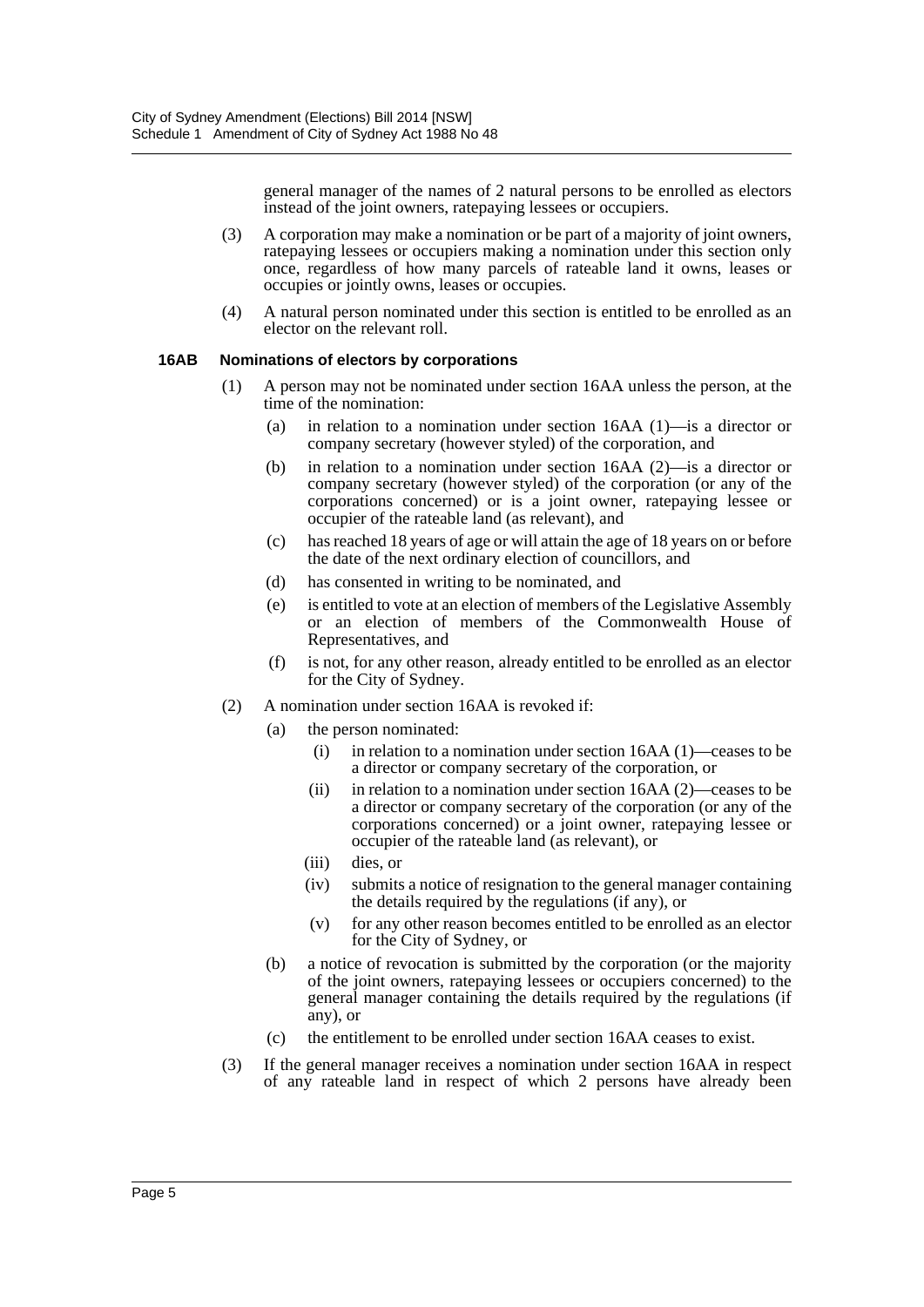nominated and the corporation (or the joint owners, ratepaying lessees or occupiers concerned):

- (a) nominates one natural person but does not revoke the nomination of either of the 2 people previously nominated—the general manager must refuse to accept the nomination, or
- (b) nominates 2 natural persons—the nomination is taken to revoke all previous nominations.
- (4) If the general manager refuses to accept a nomination under subsection (3) (a), he or she must advise the corporation (or the joint owners, ratepaying lessees or occupiers concerned) that submitted the nomination of that refusal and give reasons for the refusal.

#### **16AC Deeming of nomination of electors on behalf of corporations**

- (1) This section applies if a corporation is the sole owner, ratepaying lessee or occupier of any rateable land in the City of Sydney and the general manager has not received by the nomination cut-off date for an election a nomination in writing under section 16AA made by the corporation of 2 natural persons who are to be taken to be entitled to be enrolled as an elector instead of the corporation.
- (2) If the corporation has validly nominated one natural person by that nomination cut-off date, the following person is taken to have been nominated by the corporation under section 16AA as the second natural person who is to be entitled to be enrolled as an elector instead of the corporation:
	- (a) the company secretary (however styled) of the corporation or, if there is more than one company secretary, the company secretary whose name appears first in an alphabetical list of the names of the company secretaries (however styled) of the corporation,
	- (b) if the corporation's sole eligible company secretary is the validly nominated person or no company secretary is entitled to be enrolled as an elector—the director (however styled) of the corporation whose name appears first in an alphabetical list of the names of the directors (however styled) of the corporation.
- (3) If the corporation has not validly nominated any natural persons by that nomination cut-off date, the first 2 persons from a list comprised in the following manner are taken to have been nominated by the corporation under section 16AA:
	- (a) first, the name of the company secretary or the names of the company secretaries (however styled) of the corporation listed in alphabetical order,
	- (b) then, the names of the directors (however styled) of the corporation listed in alphabetical order.
- (4) Despite subsections (2) and (3), if a person who is taken to have been nominated by the corporation under one of those subsections is:
	- (a) otherwise entitled to be enrolled under this Act, or
	- (b) not entitled to vote at an election of members of the Legislative Assembly or an election of members of the Commonwealth House of Representatives,

that person is to be disregarded for the purposes of the subsection.

(5) Information that is available from the Australian Securities and Investments Commission concerning the name, address and age of the persons specified in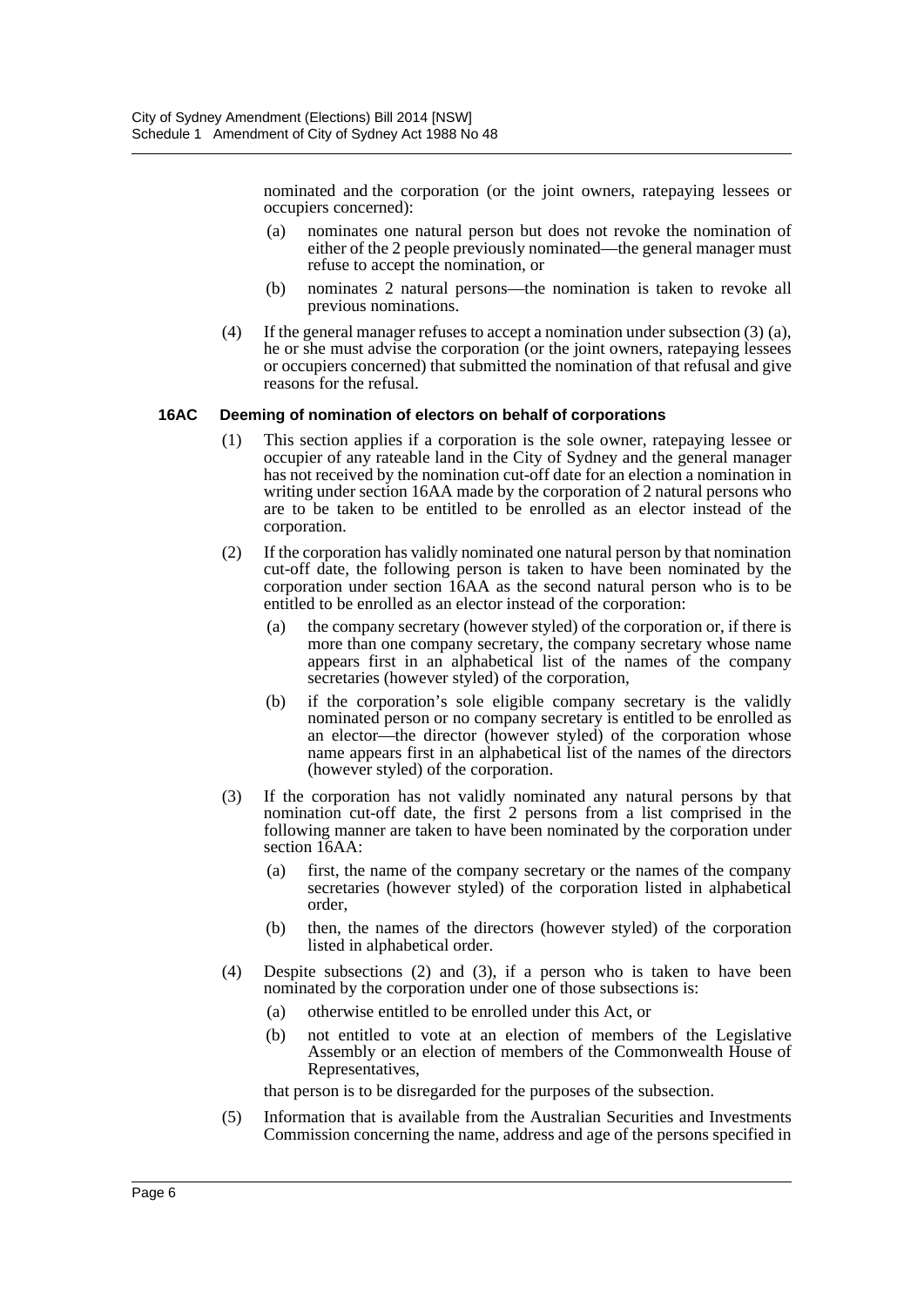subsections (2) and (3) may be collected and used for the purposes of this section.

- (6) The general manager must advise the corporation in writing of any person who has been enrolled as a nominee of the corporation under this section.
- (7) In any alphabetical list of names for the purposes of this section, surnames are to be considered before given names.
- (8) In this section, *nomination cut-off date*, for an election, means the date that is 28 days before the closing date for the election.

#### **[13] Section 16B**

Insert after section 16A:

#### **16B Nominations where more than 2 owners, 2 ratepaying lessees or 2 occupiers other than corporations**

- (1) This section applies in relation to a nomination made under section 14 (3) (a) (a *nomination*).
- (2) A person may not be nominated unless the person:
	- (a) has reached 18 years of age or will attain the age of 18 years on or before the date of the next ordinary election of councillors, and
	- (b) has consented in writing to be nominated, and
	- (c) is entitled to vote at an election of members of the Legislative Assembly or an election of members of the Commonwealth House of Representatives, and
	- (d) is not, for any other reason, already entitled to be enrolled as an elector for the City of Sydney.
- (3) A nomination is revoked if:
	- (a) a person nominated:
		- (i) dies, or
		- (ii) submits a notice of resignation to the general manager containing the details required by the regulations (if any), or
		- (iii) for any other reason becomes entitled to be enrolled as an elector for the City of Sydney, or
	- (b) a notice of revocation made by the majority of the joint owners, ratepaying lessees or occupiers is submitted to the general manager containing the details required by the regulations (if any), or
	- (c) the entitlement under section 15 ceases to exist.
- (4) If the general manager receives a nomination in respect of any rateable land in respect of which 2 persons have already been nominated and the nomination:
	- (a) nominates one person but does not revoke the nomination of either of the 2 people previously nominated—the general manager must refuse to accept the nomination, or
	- (b) nominates 2 persons—the nomination is taken to revoke all previous nominations.
- (5) If the general manager refuses to accept a nomination under subsection (4) (a), he or she must advise the owners, ratepaying lessees or occupiers concerned of that refusal and give reasons for the refusal.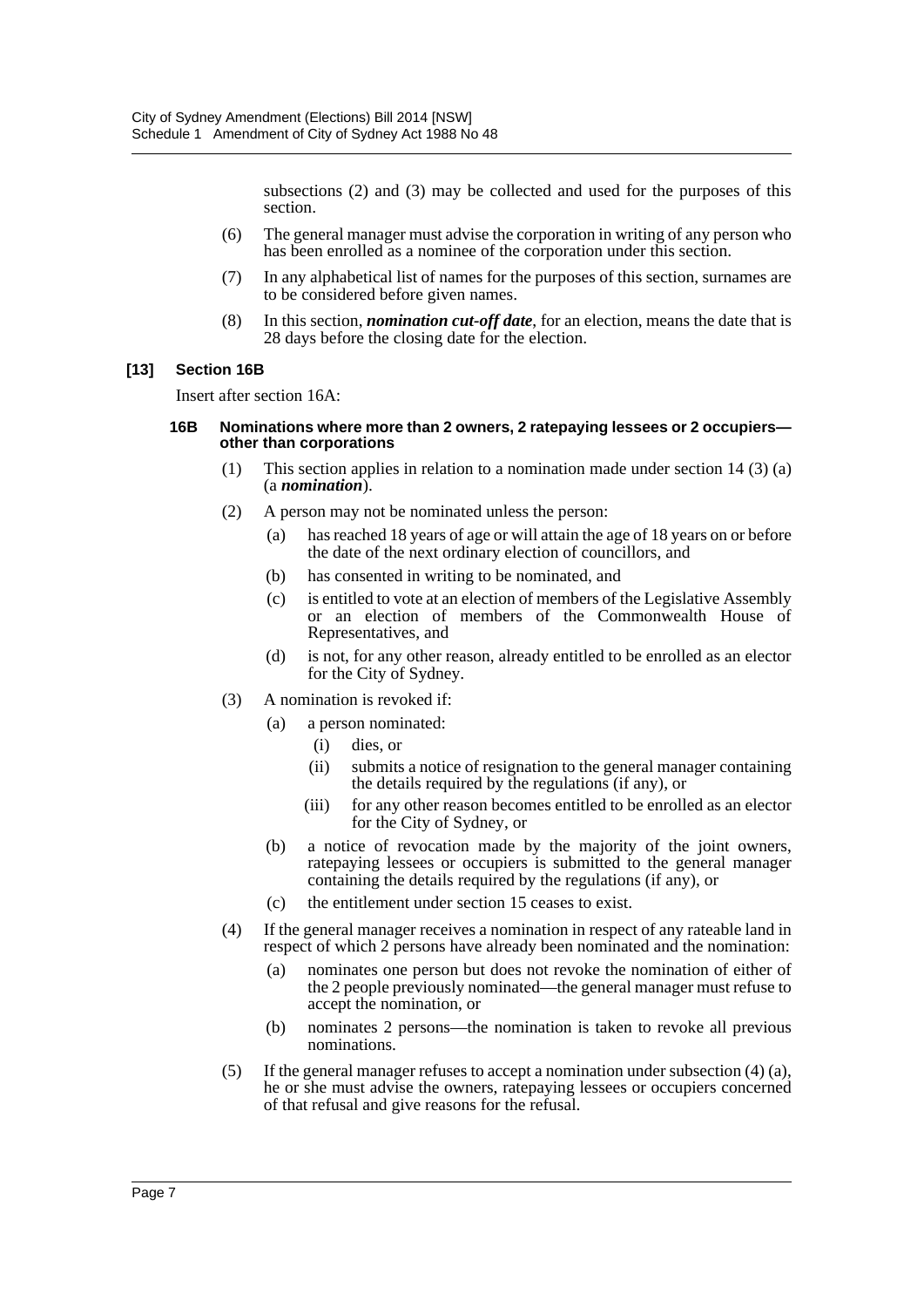#### **[14] Sections 18A–18E**

Omit sections 18A–18C. Insert instead:

#### **18A General manager to prepare roll of non-resident owners and roll of occupiers and ratepaying lessees**

- (1) As soon as is practicable after the roll of non-resident owners of rateable land and the roll of occupiers and ratepaying lessees for an election lapses, the general manager is to prepare for the next election the following rolls and keep the rolls updated:
	- (a) *the roll of non-resident owners of rateable land*, being a roll of persons who are entitled to be enrolled as electors as owners of rateable land in the City of Sydney,
	- (b) *the roll of occupiers and ratepaying lessees*, being a roll of persons who are entitled to be enrolled as electors as ratepaying lessees or occupiers of rateable land in the City of Sydney.
- (2) The general manager is to use the non-residential roll electoral information register kept under section 18D as the basis for the rolls prepared under this section.
- (3) Sections 299 and 300 of the Principal Act do not apply to any election for the City of Sydney.
- (4) The general manager must ensure that the address of a person who is a silent elector under a law of the State or of the Commonwealth is not entered on any roll prepared under this section.

#### **18B Electoral Commissioner to verify non-residential rolls of electors**

- (1) As soon as practicable after the closing date for an election for the City of Sydney, the general manager must provide the Electoral Commissioner with the roll of non-resident owners of rateable land and the roll of occupiers and ratepaying lessees.
- (2) The Electoral Commissioner is to review those rolls and is to notify the general manager if any person on either of those rolls:
	- (a) will not be of or above the age of 18 years on the polling day of the election, or
	- (b) is not entitled to vote at an election of members of the Legislative Assembly or an election of members of the Commonwealth House of Representatives, or
	- (c) is a silent elector under a law of the State or of the Commonwealth, or
	- (d) does not reside at the address shown for the person on the roll concerned, but resides at another address, or
	- (e) without limiting paragraph (d), does not reside at the address shown for the person on the roll concerned, but resides at an address in the City of Sydney and, for that reason, is entitled to be enrolled as a resident of the City of Sydney.
- (3) If the general manager receives such a notification from the Electoral Commissioner, the general manager is to correct the roll:
	- (a) in the case of a person who will not be of or above the age of 18 years on the polling day of the election or who is not entitled to vote at an election of members of the Legislative Assembly or an election of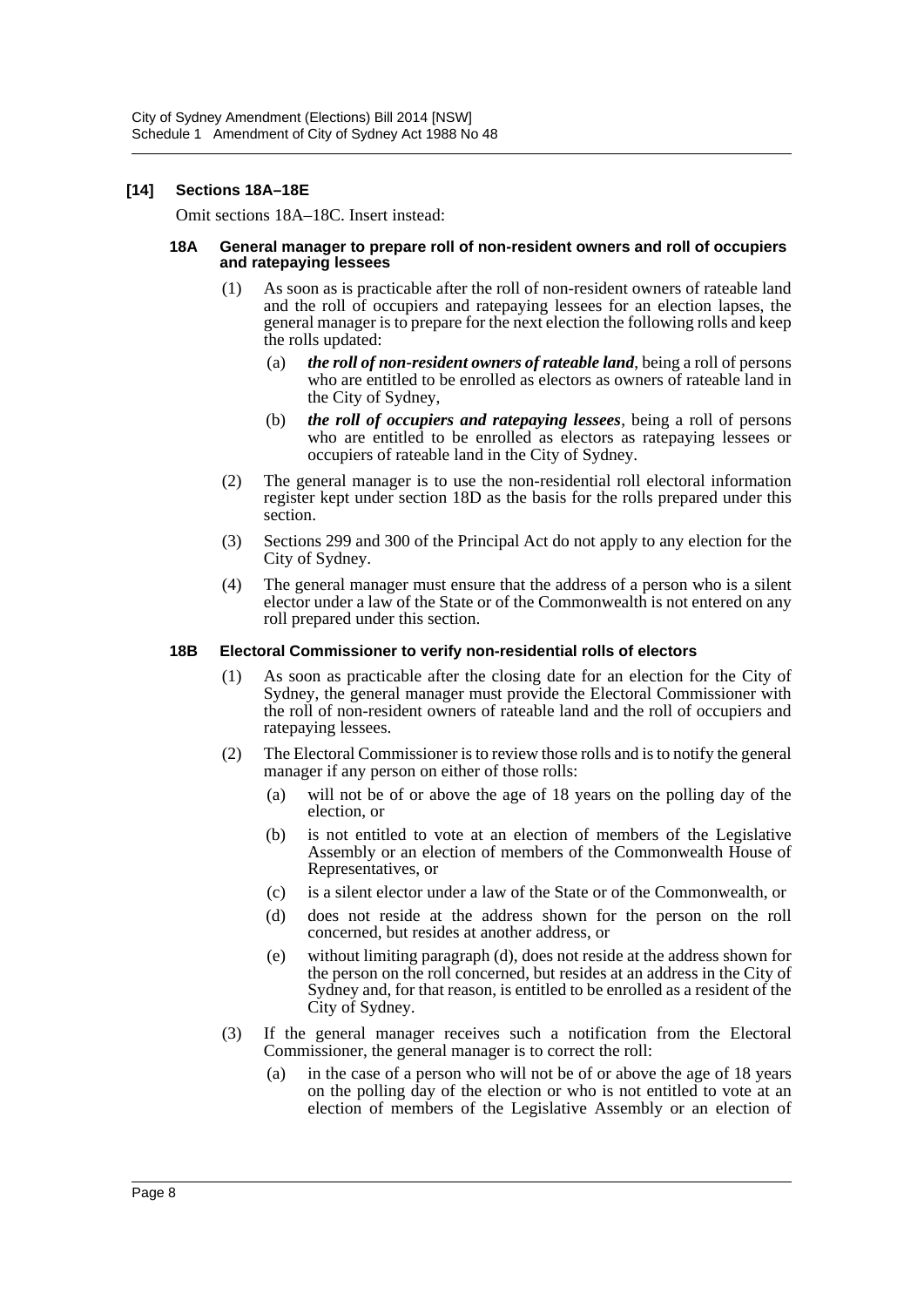members of the Commonwealth House of Representatives—by removing the name of the person, and

- (b) in the case of a person who is a resident of the City of Sydney—by removing the name of the person, and
- (c) in the case of a person who is a silent elector—by removing the residential address of the silent elector, and
- (d) in the case of a person who does not reside at the address shown for the person on the roll concerned, but resides at another address—by replacing the incorrect residential address with the correct residential address of the person.
- (4) For the avoidance of doubt, if the general manager removes the name of a person under subsection (3) (a) or (b) that was recorded on a roll by operation of section 14 (3) (b) or 16AC, the general manager is not to insert the name of any other person on that roll in that person's place.
- (5) The costs of the Electoral Commissioner with respect to the carrying out of any function under this section are to be met by the City Council and are recoverable from the City Council as a debt. Any dispute as to the amount of those costs is to be determined by the Chief Executive of the Office of Local Government.

#### **18C Confirmation of non-residential rolls of electors**

- (1) As soon as practicable after correcting the roll of non-resident owners of rateable land and the roll of occupiers and ratepaying lessees under section 18B (3) (if required), the general manager is to confirm the rolls.
- (2) References in section 301 of the Principal Act to the non-residential roll prepared and confirmed under section 299 for the area and the roll of occupiers and ratepaying lessees prepared and confirmed under section 300 for the area are, in the operation of that section in respect of the City of Sydney, to be read as references to, respectively, the roll of non-resident owners of rateable land and the roll of occupiers and ratepaying lessees prepared and confirmed under this Act.
- (3) A roll prepared and confirmed under this Act lapses after the election for which it is prepared and confirmed.

#### **18D Non-residential roll electoral information register**

- (1) The general manager is to keep and maintain records of the following in a non-residential roll electoral information register (the *Register*):
	- (a) persons entitled to be enrolled under section  $15(1)$  (a) and (b),
	- (b) persons nominated to be enrolled under section 16AA,
	- (c) persons who may be taken to be entitled to be enrolled under section 16AC.
- (2) The Register is to include:
	- (a) the surname, given name or names, date of birth and sex of each such person, and
	- (b) the residential address of the person, and
	- (c) whether the person is a silent elector under a law of the State or of the Commonwealth, and
	- (d) any other particulars that the general manager considers necessary to carry out his or her functions under this Act, and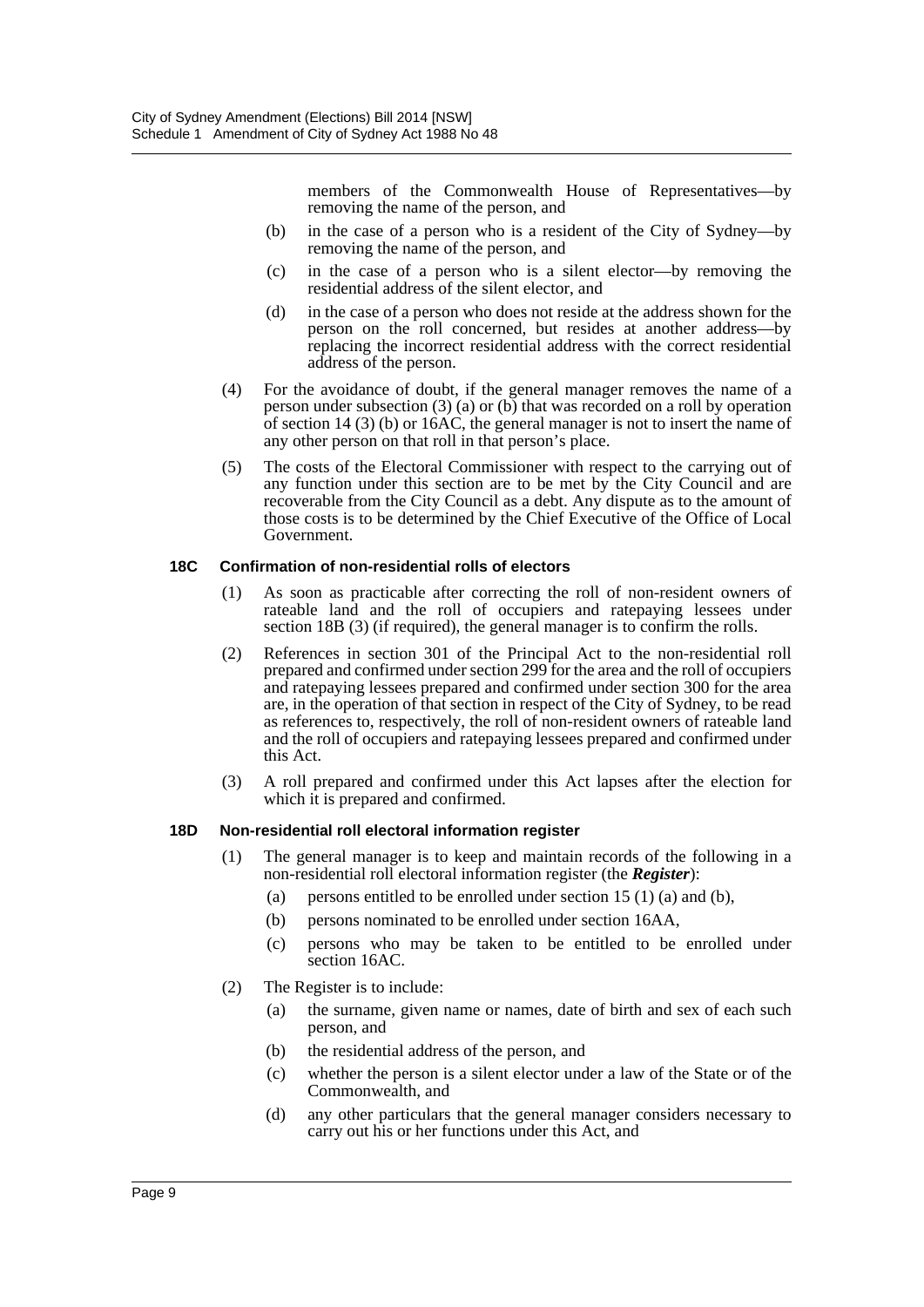- (e) any other particulars of a kind as are prescribed by the regulations.
- (3) The Register is to be kept in an electronic form.
- (4) The general manager must maintain and regularly revise the Register to ensure that it is accurate.
- (5) The general manager must ensure that the Register is not available for public inspection.
- (6) The general manager, or a member of staff of the City Council who is authorised by the general manager, may require any of the following persons to answer questions regarding the enrolment of persons under this Act:
	- (a) an owner of rateable land in the City of Sydney,
	- (b) a ratepaying lessee or an occupier of rateable land in the City of Sydney,
	- (c) a person in charge of, or who is the agent for the owner of, rateable land in the City of Sydney,
	- (d) a resident of the City of Sydney.
- (7) A person must not:
	- (a) without reasonable excuse, refuse or fail to answer such a question, or
	- (b) give an answer to such a question that the person knows is false or misleading in a material particular.

Maximum penalty: 20 penalty units.

- (8) The general manager may request the assistance of the Electoral Commissioner, and the Electoral Commissioner is to provide that assistance, in ascertaining the following information concerning a person who the general manager believes is entitled to be enrolled as an elector for the City of Sydney:
	- (a) the age of the person,
	- (b) the residential address of the person,
	- (c) whether the person is entitled to vote at an election of members of the Legislative Assembly or an election of members of the Commonwealth House of Representatives,
	- (d) whether the person is a silent elector under a law of the State or of the Commonwealth,
	- (e) other information that the regulations may prescribe.

#### **18E Enrolment letters**

- (1) The general manager must, at least 90 days before the closing date for an election for the City of Sydney, send enrolment letters in accordance with this section.
- (2) The general manager must send an enrolment letter addressed to each person who the general manager believes is entitled to be enrolled on a non-residential roll stating the following:
	- (a) that an election for the City of Sydney is to be held,
	- (b) the date the election is to be held,
	- (c) that, in the opinion of the general manager, the person the enrolment letter is addressed to is entitled to be enrolled as an elector on the roll of non-resident owners of rateable land or the roll of occupiers and ratepaying lessees for the election,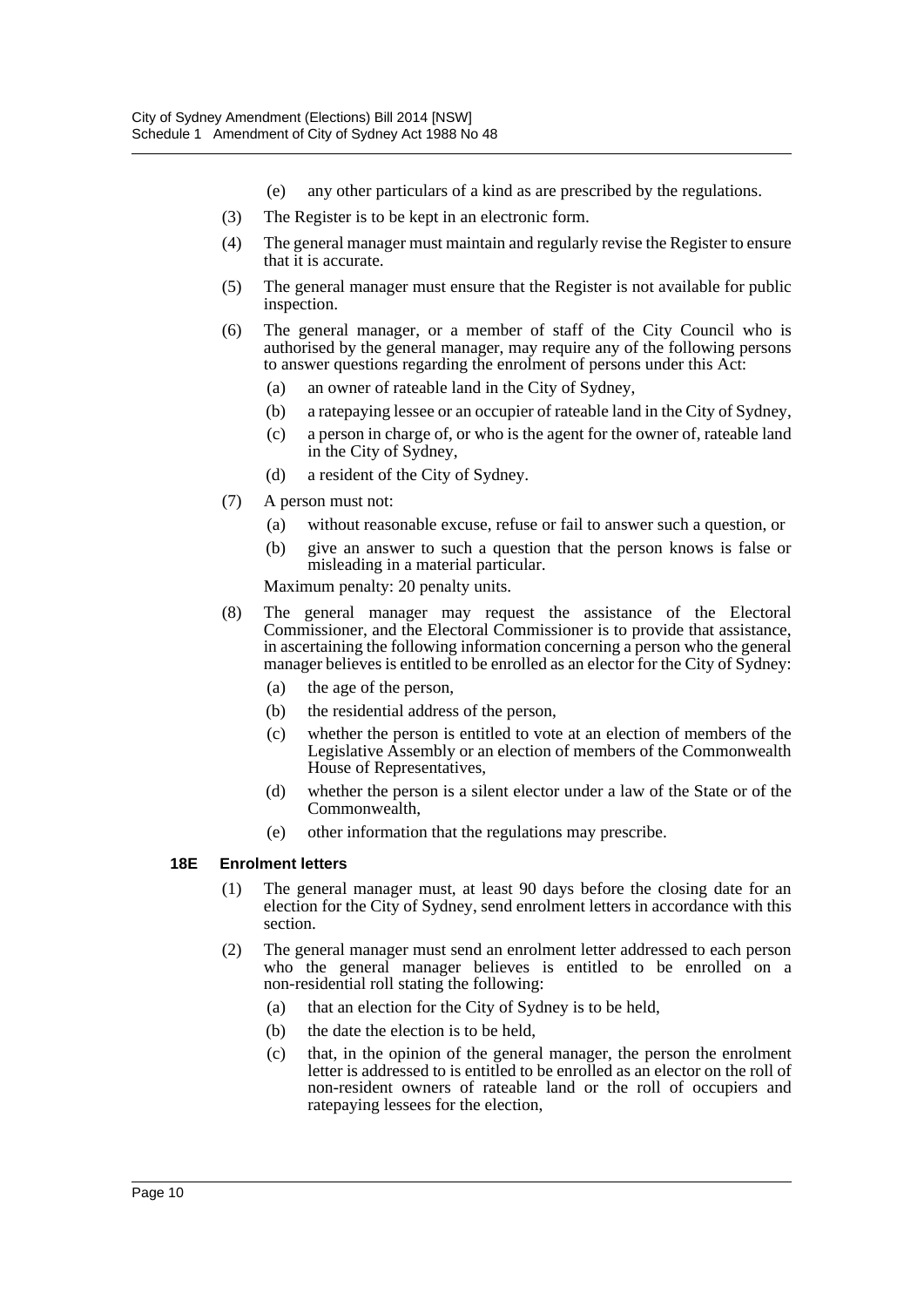- (d) that the person will be enrolled on such a roll on the date prescribed for the closing of the roll of electors for the election,
- (e) that, in relation to a natural person who the general manager believes is entitled to be enrolled as nominee of a corporation under section 16AC, the person will be enrolled on such a roll as the nominee of the corporation unless, at least 28 days before the date prescribed for the closing of the roll of electors for the election, another person is nominated by the corporation,
- (f) the date prescribed for the closing of the roll of electors for the election.
- (3) The general manager is also to send a letter to each corporation that the general manager believes is the sole owner, ratepaying lessee or occupier of rateable land in the City of Sydney stating the following:
	- (a) that an election for the City of Sydney is to be held,
	- (b) the date the election is to be held,
	- (c) that, in the opinion of the general manager, the corporation the enrolment letter is addressed to is entitled to nominate 2 natural persons to be enrolled instead of the corporation,
	- (d) if the corporation has not already made such a nomination—that 2 natural persons who the general manager believes are entitled to be enrolled as nominees of a corporation under section 16AC will be enrolled unless, at least 28 days before the date prescribed for the closing of the roll of electors for the election, 2 natural persons are nominated by the corporation,
	- (e) the date prescribed for the closing of the roll of electors for the election.
- (4) In this section, *non-residential roll* means the roll of non-resident owners of rateable land or the roll of occupiers and ratepaying lessees.

#### **18F City Council may engage service providers to assist with electoral rolls and register**

The City Council may engage a person or body to assist the general manager in the carrying out of the general manager's functions under this Division in relation to the following:

- (a) the preparation of rolls for elections,
- (b) the keeping and maintenance of the non-residential roll electoral information register.

#### **[15] Sections 40 (4) and 51J (3) (b) and clause 4 (1) of Schedule 1**

Omit "general manager of the City Council" wherever occurring.

Insert instead "general manager".

#### **[16] Section 58 Regulations**

Insert after section 58 (2) (g):

(h) elections for the City of Sydney,